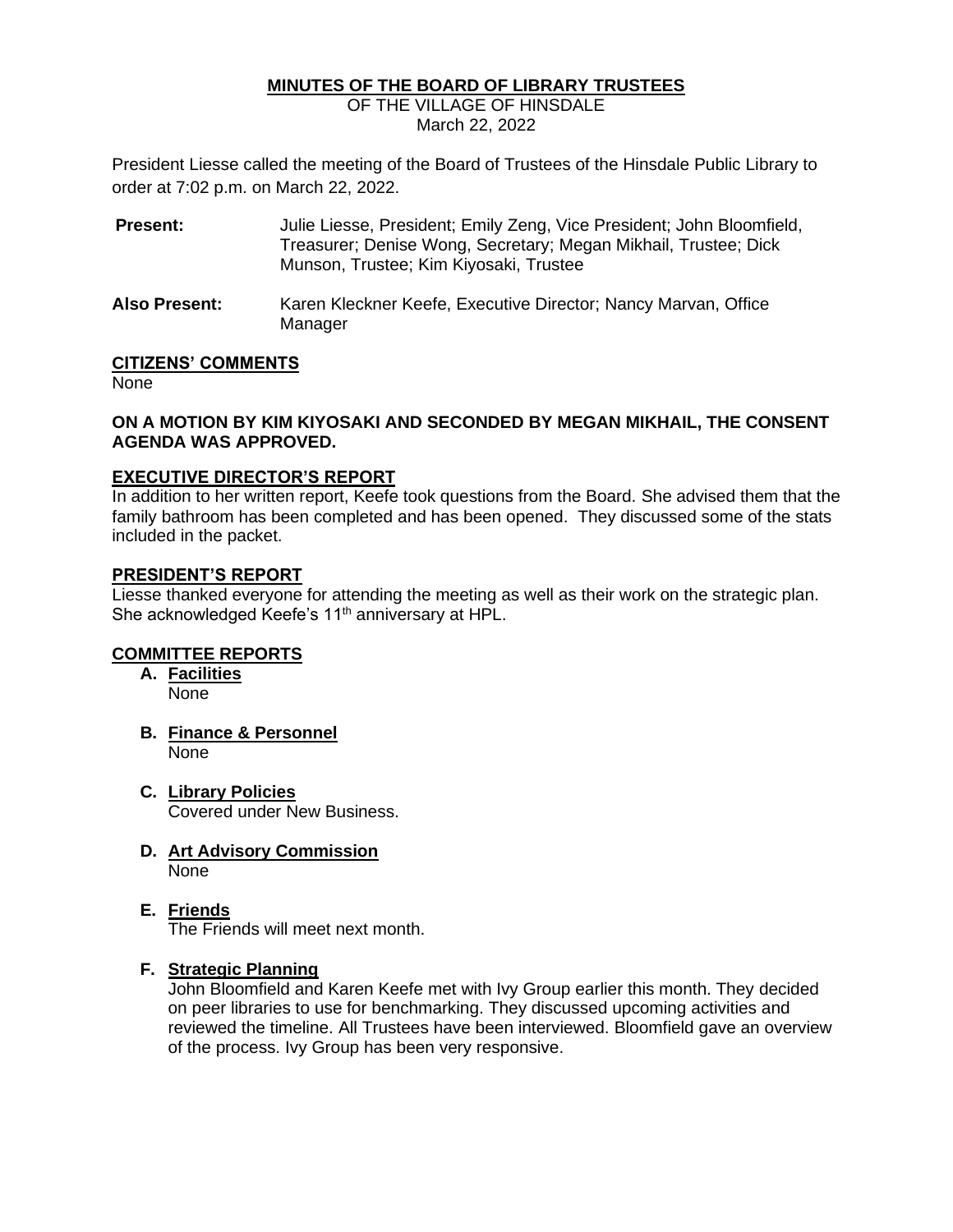# **UNFINISHED BUSINESS**

A. Funds Transfer Resolution

This was on last month's agenda but could not be voted on pending final postings from the Village. These have been received and were what we were expecting. The Finance Committee has recommended a transfer of \$550,000.00 to the capital reserve.

### **ON A MOTION BY JOHN BLOOMFIELD AND SECONDED BY DENISE WONG, THE FUNDS TRANSFER RESOLUTION OF \$550,000.00 FOR FY2021 WAS UNANIMOUSLY APPROVED.**

B. Staff Recognition Expenses

Keefe has been following up with legal counsel regarding using tax dollars on staff recognition expenses. The second attorney she consulted confirmed that the Board has broad discretion to approve these purchases. Rather than seek additional legal advice and incurring additional expenses, the Board agreed to ask the Finance Committee to develop a policy governing staff recognition expenses. That Policy will come to the full Board for approval.

# **NEW BUSINESS**

A. Confidentiality of Records Policy

Red-lined and clean copies of the policy were included in the packet and changes were reviewed with the Board. It was decided to include the word "patron" in the name of the policy.

# **ON A MOTION BY MEGAN MIKHAIL AND SECONDED BY DENISE WONG, THE BOARD UNANIMOUSLY APPROVED THE CONFIDENTIALITY OF PATRON RECORDS POLICY AS AMENDED.**

B. PCI Security Policy Red-lined and clean copies of the policy were included in the packet and changes were reviewed with the Board.

# **ON A MOTION BY JOHN BLOOMFIELD AND SECONDED BY JULIE LIESSE, THE BOARD UNANIMOUSLY APPROVED THE PCI SECURITY POLICY.**

C. Behavior Policy

Red-lined and clean copies of the policy were included in the packet and changes were reviewed with the Board.

# **ON A MOTION BY MEGAN MIKHAIL AND SECONDED BY EMILY ZENG, THE BOARD UNANIMOUSLY APPROVED THE BEHAVIOR POLICY.**

D. Room Use Policy

Red-lined and clean copies of the policy were included in the packet and changes were reviewed with the Board.

# **ON A MOTION BY MEGAN MIKHAIL AND SECONDED BY EMILY ZENG, THE BOARD UNANIMOUSLY APPROVED THE BEHAVIOR POLICY.**